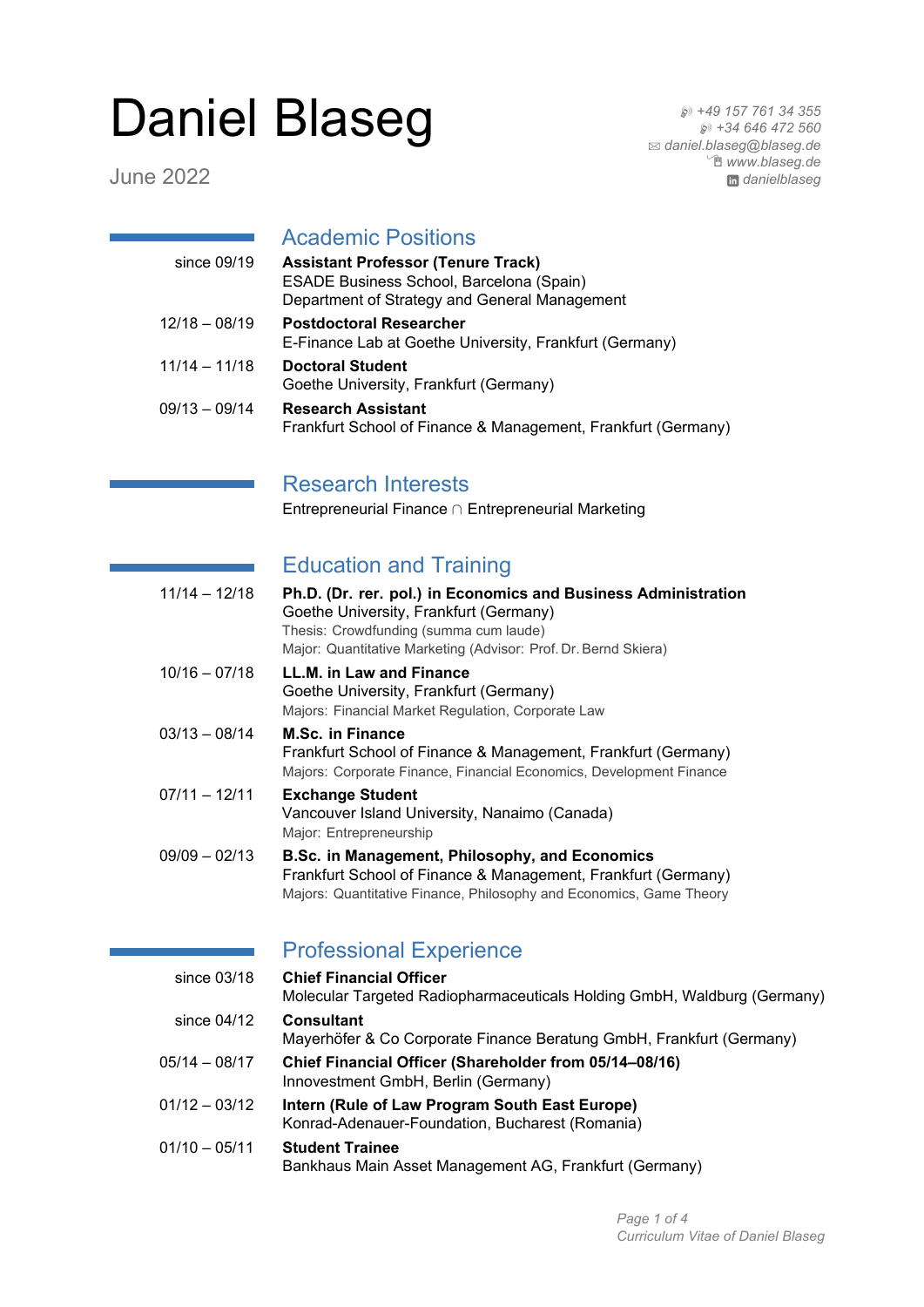# Academic Output

| <b>Journal Articles</b>   | Blaseg, D., Schulze, C., & Skiera, B. (2020): "Consumer Protection on Kickstarter",<br>Marketing Science, 39(1), 211-233                                                                                               |
|---------------------------|------------------------------------------------------------------------------------------------------------------------------------------------------------------------------------------------------------------------|
|                           | Blaseg, D., Cumming, D., & Koetter, M. (2021): "Equity Crowdfunding: High-<br>or Low-Quality Entrepreneurs?", <i>Entrepreneurship Theory and Pratice</i> , 45(3),<br>505-530                                           |
| <b>Working Papers</b>     | Dushnitsky, G., Chan, C. & Blaseg, D. (2022): "Title Suppressed"                                                                                                                                                       |
|                           | Blaseg, D. & Schwienbacher, A. (2021): "Title Suppressed"                                                                                                                                                              |
|                           | Blaseg, D. & Schulze, C. (2021): "Title Suppressed"                                                                                                                                                                    |
|                           | Blaseg, D. & Hornuf, L. (2021): "Title Suppressed"                                                                                                                                                                     |
| Work in Progress          | Blaseg, D. & Skiera, B. (2022): "Revenue Retention and Small Business Credit<br>Scoring"                                                                                                                               |
|                           | Blaseg, D. & Mayer, S. (2022): "The Role of Visual Design in Startup Pitch Decks"                                                                                                                                      |
|                           | Blaseg, D. (2022). "Signal Disconfirmation"                                                                                                                                                                            |
| <b>Other Publications</b> | Blaseg, D. & Schulze, C. (2021): "The Road to Failure is Paved with Good Dis-<br>counts: How Premature Discounts Hurt Kickstarter Entrepreneurs and Consumers<br>Alike", Management and Business Review, (forthcoming) |
| <b>Book Chapters</b>      | Blaseg, D. & Koetter, M. (2016). "Crowdfunding and Bank Stress", In: P. Tasca,<br>T. Aste, L. Pelizzon, & N. Perony (Eds.) Banking Beyond Banks and Money (pp.<br>17-54). Cham: Springer International Publishing.     |
|                           | Awards, Grants, & Honors                                                                                                                                                                                               |
| <b>Research Awards</b>    | - Roman Herzog Research Prize for Social Market Economy                                                                                                                                                                |
|                           | - Wolfgang-Ritter-Prize for Outstanding Research in Management                                                                                                                                                         |
|                           | - Research Award of the Corporate Finance and Capital Markets Foundation                                                                                                                                               |
|                           | - Fürther Ludwig-Erhard-Prize                                                                                                                                                                                          |
|                           | - BAI Science Prize in Alternative Investments<br>- INFORMS TIMES Best Dissertation Award                                                                                                                              |
| <b>Best Paper Awards</b>  | - Finalist for Best Conference Paper Award 2021 at the 3rd Toronto Fintech                                                                                                                                             |
|                           | Conference                                                                                                                                                                                                             |
|                           | - KSG Best Entrepreneurship Research Award 2020 at the 24 <sup>th</sup> G-Forum                                                                                                                                        |
|                           | - Best Paper Award on Entrepreneurial Cognition at the 80 <sup>th</sup> Annual Meeting of<br>the Academy of Management (MOC Division)                                                                                  |
|                           | - Abdul Ali Most Promising Research Award at the 32 <sup>nd</sup> GRCME                                                                                                                                                |
|                           | - KSG Best Entrepreneurship Research Award 2018 at the 22 <sup>nd</sup> G-Forum                                                                                                                                        |
|                           | - Best Paper Award at the 3rd EntFin Conference                                                                                                                                                                        |
|                           | - Best Paper Award at the 8 <sup>th</sup> Leuphana Conference on Entrepreneurship                                                                                                                                      |
| Grants                    | - Fellowship for Interdisciplinary Economics (Joachim Herz Stiftung): €12,500                                                                                                                                          |
|                           | - Travel Grants "Forschungstopf" (Goethe University Frankfurt): €6,000                                                                                                                                                 |
| <b>Teaching Awards</b>    | - Teaching Award (1 <sup>st</sup> place) in the faculty-wide evaluation (Score: 5.5/6.0)                                                                                                                               |
|                           | - Teaching Award (2 <sup>nd</sup> place) in the faculty-wide evaluation (Score: 5.5/6.0)                                                                                                                               |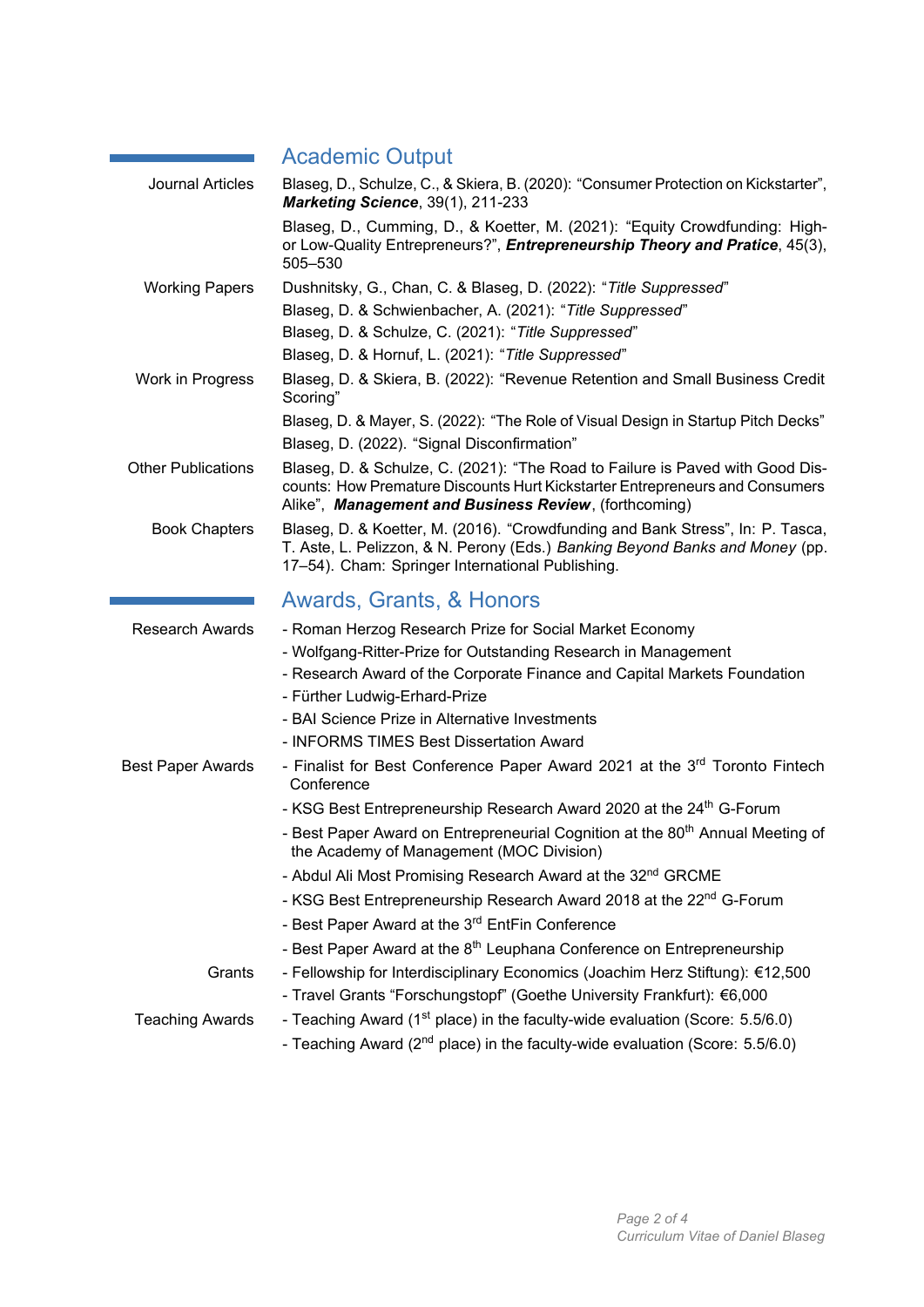#### Conferences, Talks & Workshops

| 2022 | - MSI Seminar Series, Leuven (Belgium)<br>- BSE Summer Forum Workshop on Entrepreneurship, Barcelona (Spain)<br>- DRUID22, Copenhagen (Denmark)<br>- INSEAD International Teachers Programme, Fontainebleau (France)<br>- Annual Meeting of the Academy of Management (online)<br>- Lindau Nobel Laureates Meeting in Economic Science, Lindau (Germany)                                                                                                                                                                                                                                |
|------|-----------------------------------------------------------------------------------------------------------------------------------------------------------------------------------------------------------------------------------------------------------------------------------------------------------------------------------------------------------------------------------------------------------------------------------------------------------------------------------------------------------------------------------------------------------------------------------------|
| 2021 | - Seminar Series, University of Bremen (online)<br>- INFORMS Annual Meeting, (online)<br>- Global Research Symposium on Marketing and Entrepreneurship (online)<br>- Seminar Series, University of Tuebingen (online)<br>- Annual Meeting of the Academy of Management (online)                                                                                                                                                                                                                                                                                                         |
| 2020 | - Strategy, Entrepreneurship and Innovation (SEI) Faculty Workshop (online)<br>- Toronto FinTech Conference (online)<br>- European Alternative Finance Research Conference (online)<br>- G-Forum Conference (online)<br>- Wharton Global Faculty Development Program (online)<br>- Annual Meeting of the Academy of Management (online)                                                                                                                                                                                                                                                 |
| 2019 | - INFORMS Annual Meeting, Seattle (USA)<br>- Crowdinvesting Symposium, Berlin (Germany)<br>- Fintech & Digital Finance Workshop, Sophia-Antipolis (France)<br>- Fellowship Meeting of the Joachim Herz Foundation, Hamburg (Germany)<br>- Global Research Symposium on Marketing and Entrepreneurship, London (UK)                                                                                                                                                                                                                                                                      |
| 2018 | - G-Forum Conference, Stuttgart (Germany).<br>- Crowdinvesting Symposium, Munich (Germany)<br>- Conference on the Economics of ICT, Mannheim (Germany)<br>- Summer Workshop for Young Economists, Mannheim (Germany)<br>- DRUID18, Copenhagen (Denmark)<br>- Entrepreneurial Finance Conference, Milan (Italy)<br>- Conference on Entrepreneurial Financial Management, Berlin (Germany)<br>- Conference of the European Marketing Academy, Glasgow (Scotland)<br>- AMA Winter Academic Conference, New Orleans (USA)<br>- Leuphana Conference on Entrepreneurship, Lueneburg (Germany) |
| 2017 | - Conference of the European Marketing Academy, Groningen (Netherlands)<br>- Crowdinvesting Symposium, Berlin (Germany)                                                                                                                                                                                                                                                                                                                                                                                                                                                                 |
| 2016 | - Crowdinvesting Symposium, Munich (Germany)                                                                                                                                                                                                                                                                                                                                                                                                                                                                                                                                            |

- Entrepreneurial Finance Conference, Lyon (France)
- 2015 Annual Meeting of the Southern Finance Association, Captiva Island (USA)

#### Reviewing Activities

Ad Hoc Reviewer *Marketing Science*, *Journal of Marketing Research*, *Entrepreneurship Theory and Practice*, *Journal of Business Ethics*, *Journal of Corporate Finance*, *Journal of Small Business Management*, *Journal of Interactive Marketing*, *Small Business Economics*, *Technological Forecasting & Social Change*, *Journal of Business Research*, *Finance Research Letters*